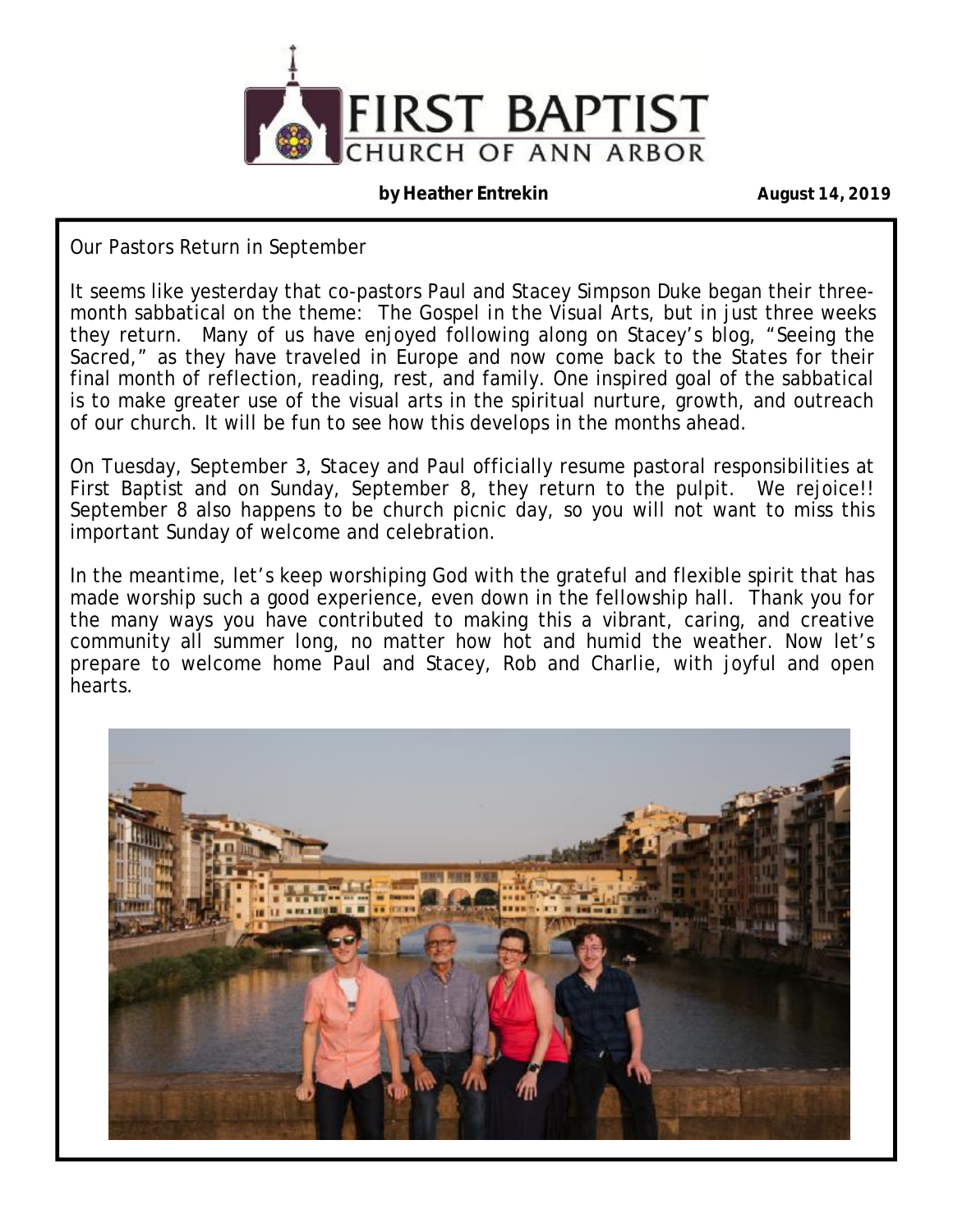## **Children & Youth Christian Education**

Children and Youth are an important part of our life together at First Baptist Church. All children are welcome in worship. If you are visiting and would like more information about our ministry with kids and youth, please connect with our Director of Children's Ministry, Xan Morgan ([xan@fbca2.org\)](mailto:xan@fbca2.org).

#### *Youth Group End-of-Summer Celebration*

We hope to see all of the youth (6th-12th grade) and their families at the end-of-the-year summer celebration on Saturday, August 31st from 7-10:30 pm. at the Hallidays' home. **Note the date change**. Grab your lawn chairs and come enjoy snacks, drinks and time with friends. We'd like to know how many people to expect; please RSVP by emailing Xan Morgan [\(xan@fbca2.org\).](mailto:(xan@fbca2.org)) We hope you can make it!



**Fun during Lemonade on the Lawn**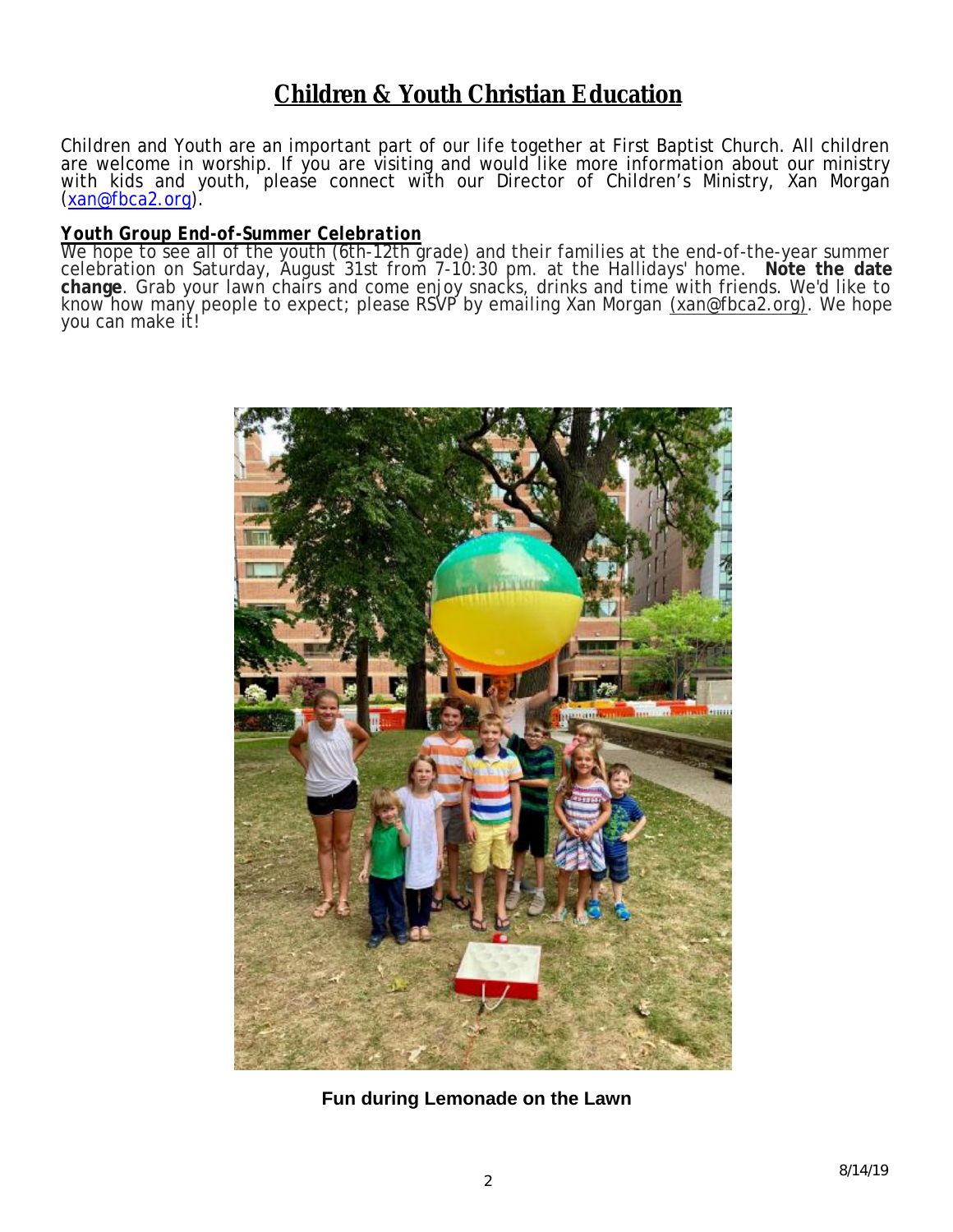# *FBC News & Happenings*

#### *Sanctuary window repair*

On Sunday morning, you will see that two of the stained glass panels from the east side of the sanctuary are missing. Don't worry! They are out for repairs with Ann Arbor Glassworks. The frames and leading need reinforcing. We are fortunate that with storm windows in place, we don't have to board up the windows. They should be back in place in a couple of weeks.



#### *Fellowship Fund*

Thank you, FBC! \$291 was donated to the Fellowship Fund at worship on August 4. The fund goes to help with emergency needs in the local community. The needs include help to prevent eviction, to prevent utility shutoffs, and to get bus passes for people who have no other means to get to the food pantries.

#### **School Supplies Collection**

All this month we will continue to collect miscellaneous school supplies as well as financial donations. These will be delivered to Washtenaw County's Education Project for Homeless students and to Ozone House to provide for more expensive items such as USB memory sticks and calculators. The Education Project serves more than 2,000 children and youth who are homeless or in temporary housing throughout Washtenaw County, including Ozone House which provides free, confidential, and voluntary shelter and support service to homeless youth including those LGBT youth and high risk youth who have been forced to leave their homes by unsupportive families. Last year we had enough financial support to purchase several Meijer gift cards which were given out as needed for sports or specific teacher-required items throughout the school year.

Thank you for your participation in this ministry!

#### **To Sing or Not to Sing? There is no question!**

The First Baptist Church of Ann Arbor Sanctuary Choir is looking for new voices to fill the choir loft. The choir rehearses each Thursday evening from 7:30-9:00pm. The ability to read and sightsing music at a high level is not a requirement for joining the choir, but rather the love of singing and the desire to worship God through music. The music the choir offers each week is challenging, which is part of the reason there is weekly rehearsal. Please come to choir rehearsal starting Thursday, September 6th. You will meet new friends, have a lot of fun, and become part of a loving and caring group of people that praise God with their singing voices! If you have any questions, please contact Bonnie Kidd.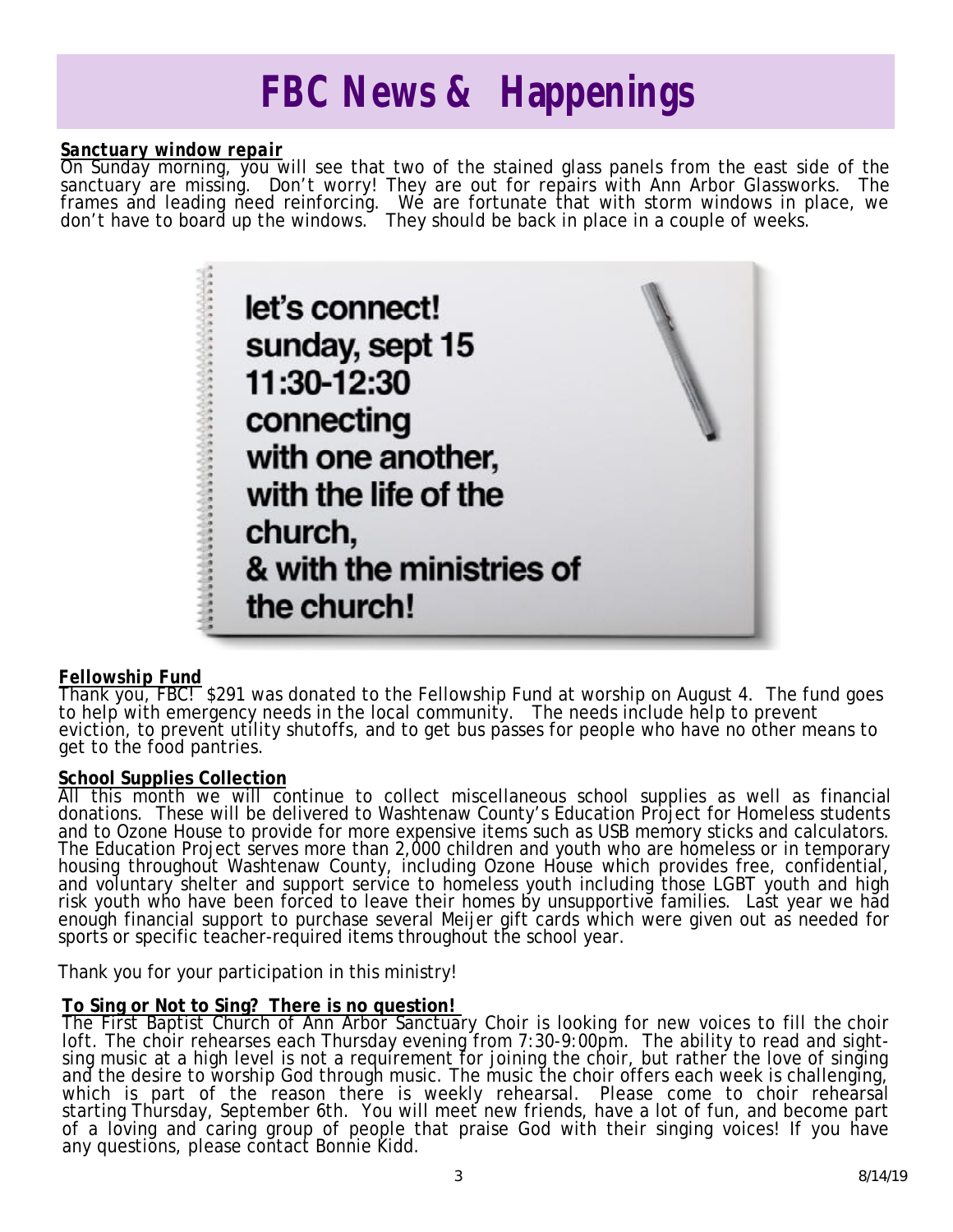

#### *Graham Miles*

It is with deep sadness that we report the passing of Graham Miles on July 31, after complications from a procedure. A memorial service will be held at 2pm on Saturday, September 21 in the FBC sanctuary. Please keep Bonnie, Carey, and Mara in your thoughts and prayers.

(Carolyn Hillebrand took a picture that so clearly shows all the love and joy Graham had in teaching young people how to build things)

#### *FBC Parking & AirGarage*

Thank you to everyone in the church family who have registered their cars on AirGarage. The rollout continues and we're working out the small hiccups that happen with any new process. If you have any questions or concerns about how AirGarage will work at FBC, please don't hesitate to bring them up.



The question that comes up most often is "do I have to text each time I come into the lot?" One you have signed up with the code for one year, you are good to come and go from the lot as you did when you just had

the FBC sticker. But, as with the sticker, we ask that you please not use the parking lot during Thursday evening choir rehearsals (they start back up in a few weeks!) and Wednesday afternoon Bible Study (start date TBD).

One glitch that we discovered...If you use your cellphone to register your car and then use the same cellphone to register another car for the family, the system overrides the first entry and the first car is no longer registered. So, if you want more than one car registered, either use a different cell number for the process, or email the plate to the office and we'll register it online.



#### *Informal Summer Sunday Group: Art and Life*

You are welcome to join a small group Sunday mornings to talk about a book on our pastors' sabbatical reading list: *Artist's Rule: Nurturing Your Creative Soul with Monastic Wisdom.* After Fellowship Time, we are gathering in the lounge across the hall. Bring your coffee, the book, and interest in exploring how creativity and spirituality lead toward abundant life! (And because this group is relaxed and informal, books are optional.) There will also be space for talk about the morning's sermon and other subjects of deep interest.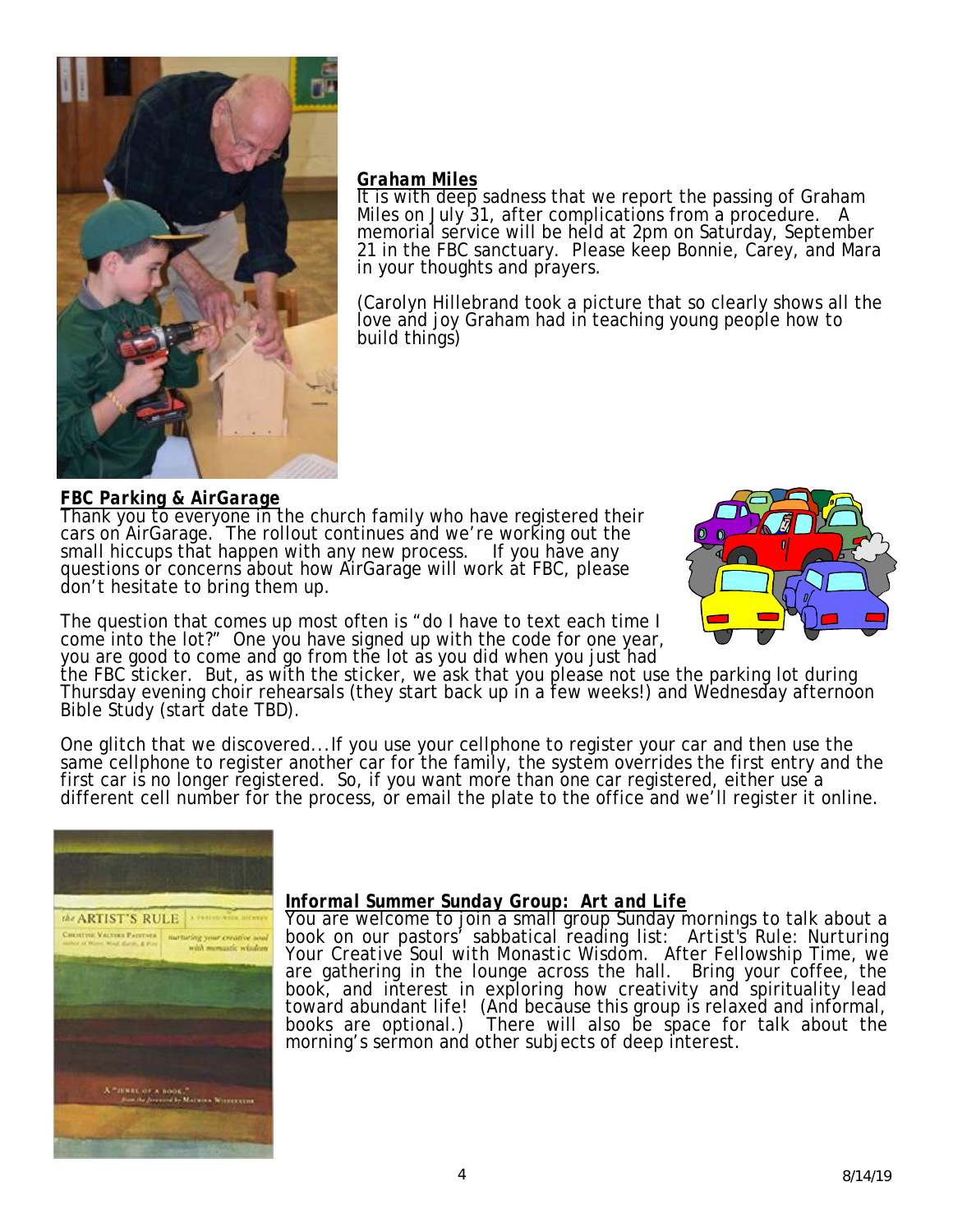### *Hope Clinic Summer Food Drive*

July was a spectacular month for our food drive! For a quiet summer month, you outdid yourselves by bringing in over 300 lunch items including 98 cans of tuna and 52 jars of "nut" butters (mostly of the peanut variety but almond and cashew were also well represented). When we delivered our collection to Hope, we filled most of the empty shelving unit in their storeroom (granted it's a smallish storeroom). Before long, tuna, PB&J, ketchup, mustard, and mayo (and more) will be moved to the pantry itself and then into the homes of our neighbors to whom Hope extends a helping hand. Thanks to you!

### **NOW LETS TALK ABOUT DINNER!**

August is the final month of our summer food drive and you have already donated 123 dinner items during the first two weeks. Way to go First Baptist! Included were:

- Hearty soups (lower sodium would be lovely)
- Meals in a can chili with meat, ravioli, beef stew, corned beef hash
- Pasta and pasta sauce
- Canned meat
- Ready rice or lentil packets
- Spices and spice blends (low sodium)

For Amazon shoppers, or those looking for specific suggestions, here is a link to the Hope Clinic Wish List. https:// [www.amazon.com/registry/](http://www.amazon.com/registry/) wishlist/ IJNWC729PCQC/

f=cm\_sw\_r\_cp\_ep\_ws\_.qwIBbPHX5TGR

Note: Hope Clinic does not need the "commercial" size cans or containers of food, but can use all other sizes.

As usual, you may leave donations at the table near the Washington Street entrance on Sunday or during the week in the office.

If you are wondering why a summer food drive, it's because donations typically decrease between June and September when food pressures increase for families with children who are out of school. At Hope Clinic, summer donations are especially helpful.

Thank you once again for your generosity, First Baptist Church!





Hope Anchor Team with some of the 300 lunch foods collected in July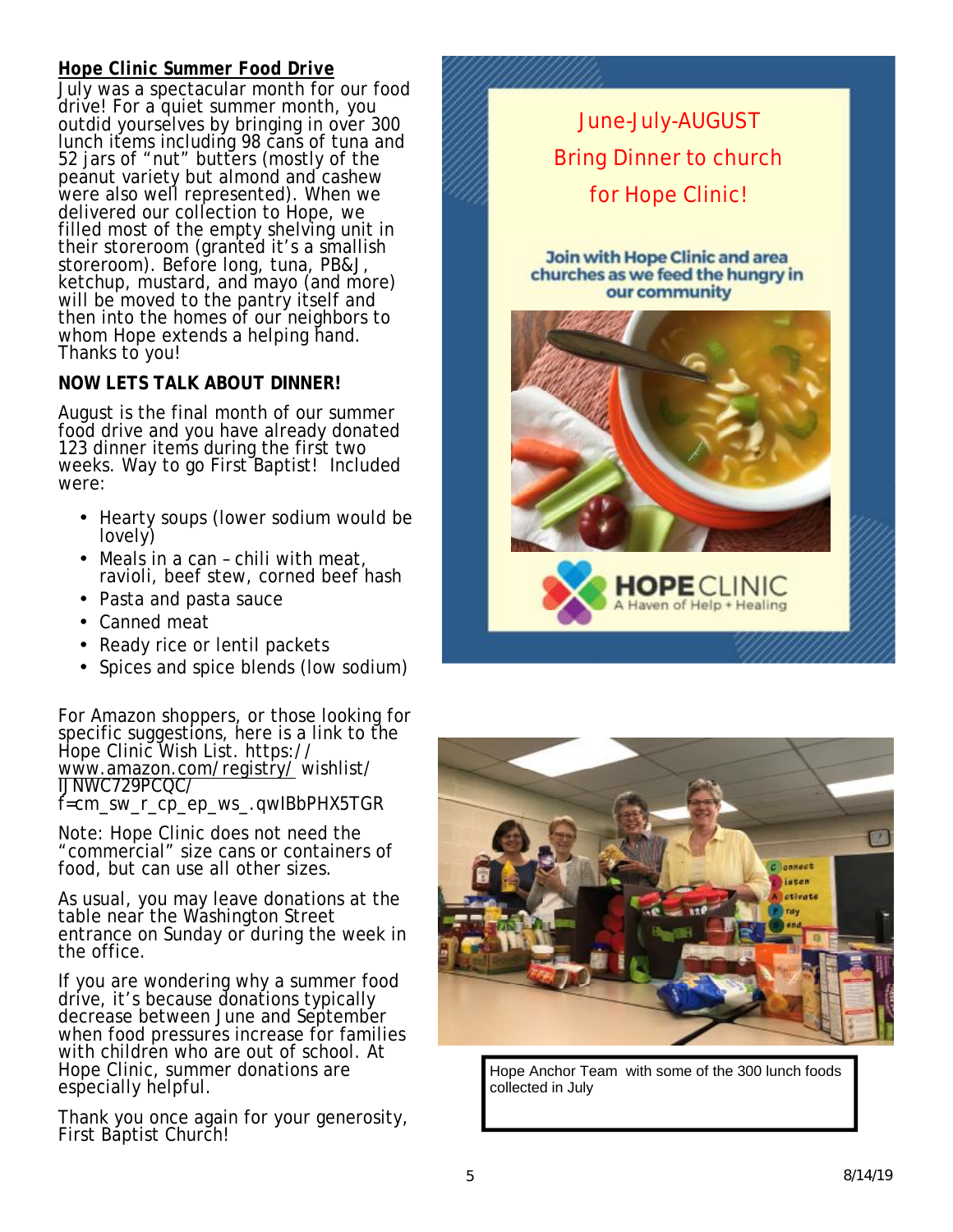

Please mark your calendars for Sunday, September 8th from noon-2:00 pm. We'll head over to Allmendinger Park after worship for fun for all ages. We'll have a potluck lunch, piñata and a game of kickball. Church will provide chicken and paper products. Please take a moment to RSVP and sign up for a potluck item here.

*Follow us on Facebook*! If you aren't already a fan of FBCA2 on Facebook, come on over and "Like" our page: facebook.com/fbca2. We post regular updates there about what's going on around here, along with the occasional devotional thought. You can post on our wall as well. If you are already a fan, did you know that you can



easily share certain FBCA2 posts with your own Facebook friends? Events and links that can be shared will have a "Share" button (in addition to the usual "Like" and "Comment" buttons). Click "share" and the event or link will show up on your own Facebook page for all your friends to see. It's a great way to get the word out about special happenings at our church.

*The Board of Care and Community* and your congregation want to be available to help in life's difficulties and transitions, but we can only do that if we know your are experiencing them. We can offer visits, help with food, transportation and possibly other needs. If you or your family lets the church office know, we will contact you by your preferred method to see how we can help.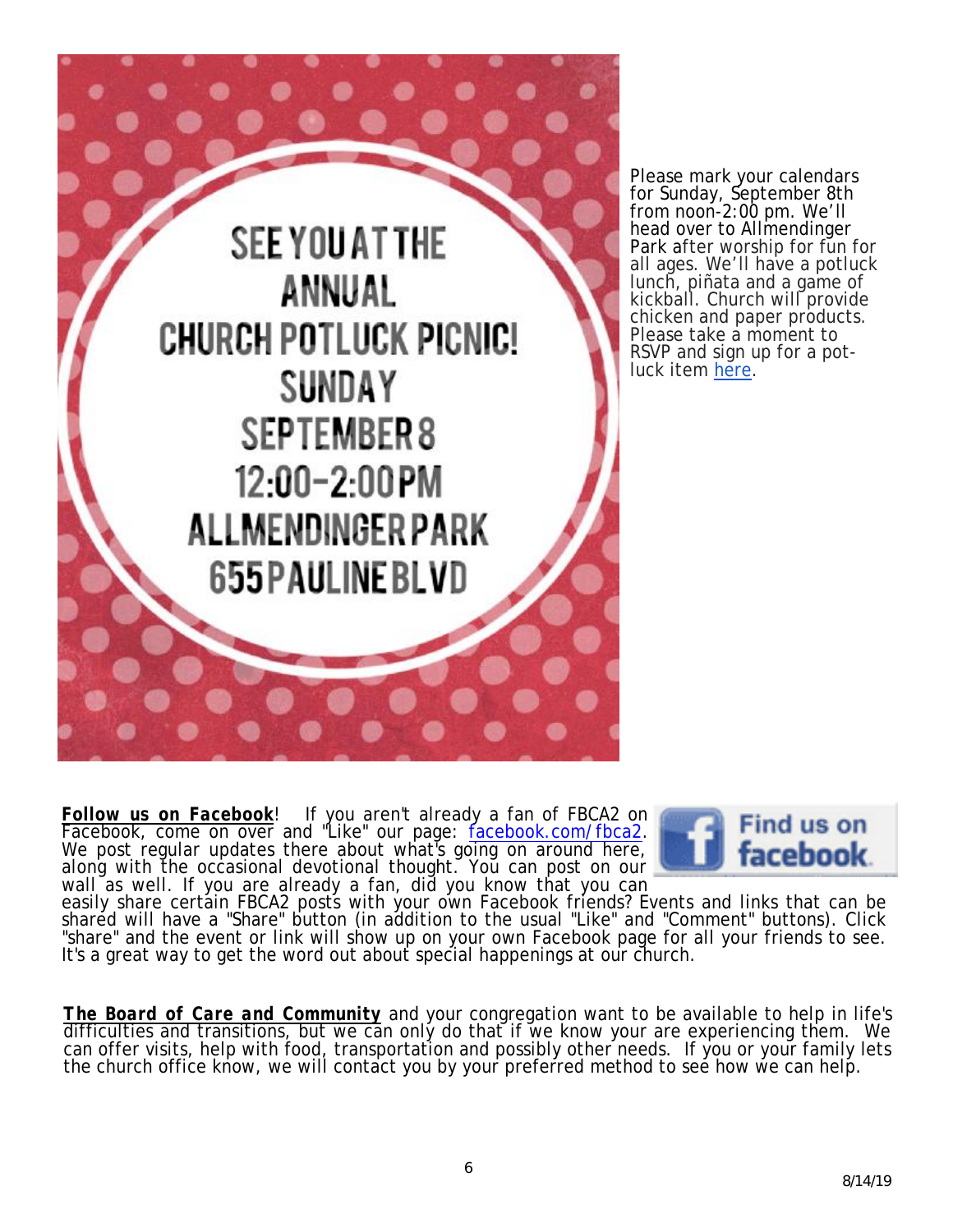# September 2019

| Sun                                       | Mon                                    | Tue                           | Wed              | <b>Thu</b>                      | Fri | Sat                       |
|-------------------------------------------|----------------------------------------|-------------------------------|------------------|---------------------------------|-----|---------------------------|
| $\mathbf{1}$                              | $\overline{2}$                         | 3                             | $\overline{4}$   | 5                               | 6   | $\overline{7}$            |
| 10:00 Worship                             | Labor Day                              |                               |                  |                                 |     |                           |
|                                           | Church Buildings<br>& Office Closed    | 5:30 Vespers                  | 5:00 Gathering   |                                 |     |                           |
|                                           |                                        |                               |                  | 7:30 Choir                      |     |                           |
| 8                                         | 9                                      | 10                            | 11               | 12                              | 13  | 14                        |
|                                           |                                        |                               |                  |                                 |     |                           |
| 10:00 Worship<br>12:00 Church<br>Picnic   |                                        | 1:00 Mission<br>Action        |                  |                                 |     |                           |
|                                           |                                        | 5:30 Vespers                  | 5:00 Gathering   | 7:30 Choir                      |     |                           |
| 15<br><b>ABWM Sunday</b>                  | 16                                     | 17                            | 18               | 19                              | 20  | 21                        |
| 10:00 Worship<br>11:00 Connection<br>Fair |                                        | 5:30 Christian                | 1:30 Bible Study | 12:30 MacGregor<br>Stitt Circle |     | 2:00 G. Miles<br>Memorial |
|                                           | 7:00 Monday Night<br><b>Book Group</b> | Education<br>5:30 Vespers     | 5:00 Gathering   | Choir<br>7:30                   |     |                           |
| 22                                        | 23                                     | 24                            | 25               | 26                              | 27  | 28                        |
| 10:00 Worship<br>11:30 Second<br>Hour     |                                        | 9:30 ABWM<br><b>Board Mtg</b> | 1:30 Bible Study |                                 |     |                           |
|                                           |                                        | 5:30 Vespers                  | 5:00 Gathering   | 7:30 Choir                      |     |                           |
| 29                                        | 30                                     |                               |                  |                                 |     |                           |
| 10:00 Worship<br>11:30 Second<br>Hour     |                                        |                               |                  |                                 |     |                           |
|                                           |                                        |                               |                  |                                 |     |                           |